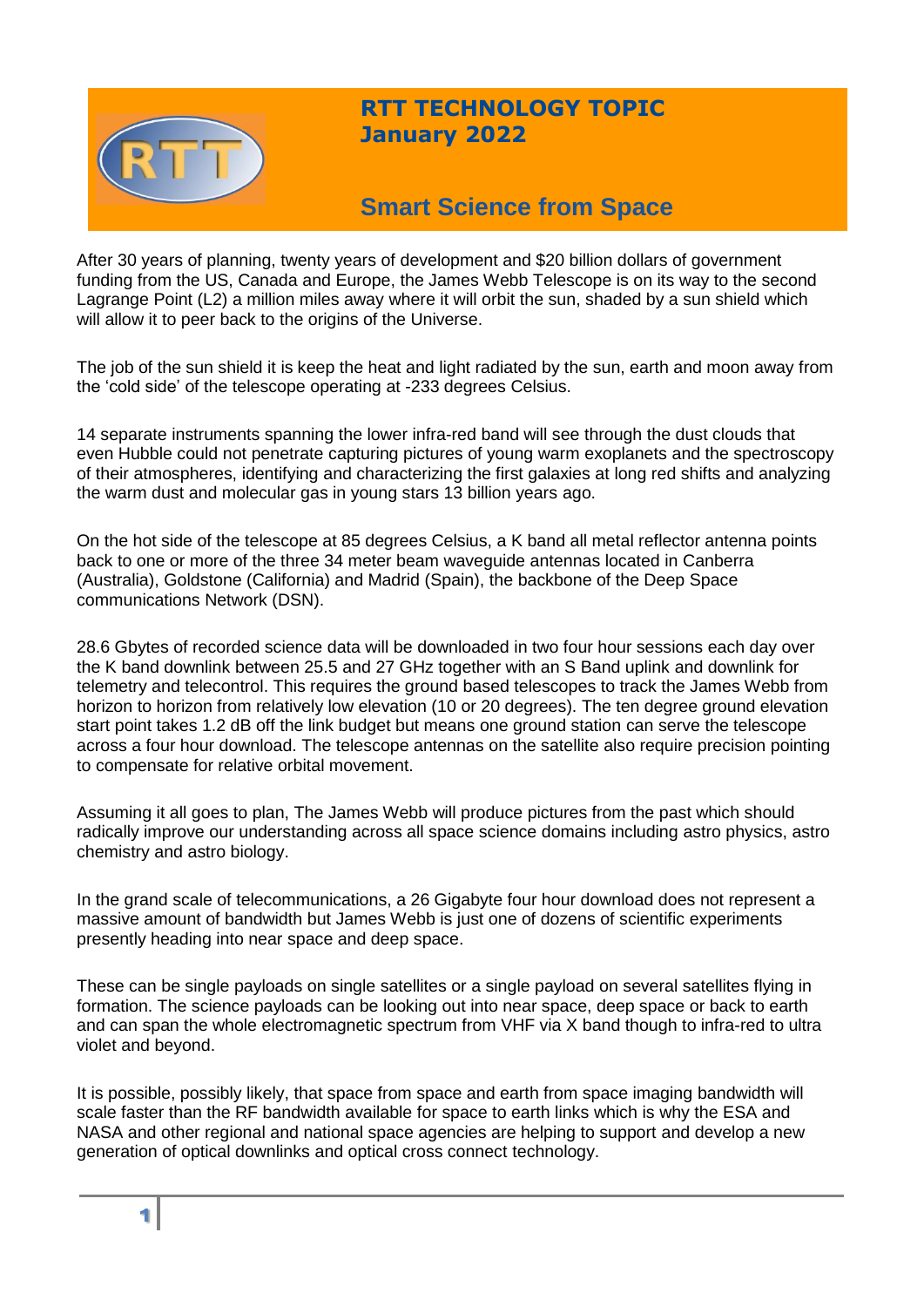Earth imaging from space already includes RF imaging from VHF to 15 GHz, synthetic aperture radar at X band and sub metre infra-red and optical imaging.

Adding space from space to earth from space creates almost infinite radio frequency (RF) and optical bandwidth value.

This is opening up a wide range of new income and funding opportunities both from scientific projects and other groups with close interest in scientific research including defence agencies and has coined a new term of 'Science as a Service' based on third party providers supplying space access on demand.

Science payloads have adding value to commercial satellites for at least thirty years so this is not a new trend. The business model will however be fueled by the latest generation of massive methane rocket engines which promise to bring fuel costs for a launch down to \$150,000 for a 150 metric tonne payload. That is \$10 dollars per kilogram, and the rocket could potentially be reused hundreds of times.

The Hubble Telescope has spent the last twenty five years proving that it is possible to deliver spectacular scientific value from space. James Webb will literally take us further. Both Hubble and James Webb were planned before the cost of getting to space started rocketing downwards.

To quote from that well known space scientist [Buzz Light Year,](https://www.imdb.com/title/tt10298810/) *Smart Science from Space* promises to take us to [Infinity and Beyond,](https://pixar.fandom.com/wiki/To_Infinity_and_Beyond) now where did I put that box of AAA batteries?

The mechanics of Smart Science from Space are addressed in technical detail in our next book, *5G and Satellite RF and Optical Integration* which if all goes to plan should be available from Artech House at the end of the year.

You cannot pre order it yet as I have only written two chapters but you can read the last two books which have lots of useful stuff in them.

The two books are

## **5G and Satellite Spectrum, Standards and Scale**

You can order a copy on line using the code VAR25 to give you a 25% discount.

**<http://uk.artechhouse.com/5G-and-Satellite-Spectrum-Standards-and-Scale-P1935.aspx>**

#### **5G Spectrum and Standards <https://uk.artechhouse.com/5G-Spectrum-and-Standards-P1805.aspx>**

For information on our South East Asia consultancy services, bespoke research and in house virtual or on site/off site facilitation workshops e-mail **[daniel@nichemarketsasia.com](mailto:daniel@nichemarketsasia.com)**

## **About RTT Technology Topics**